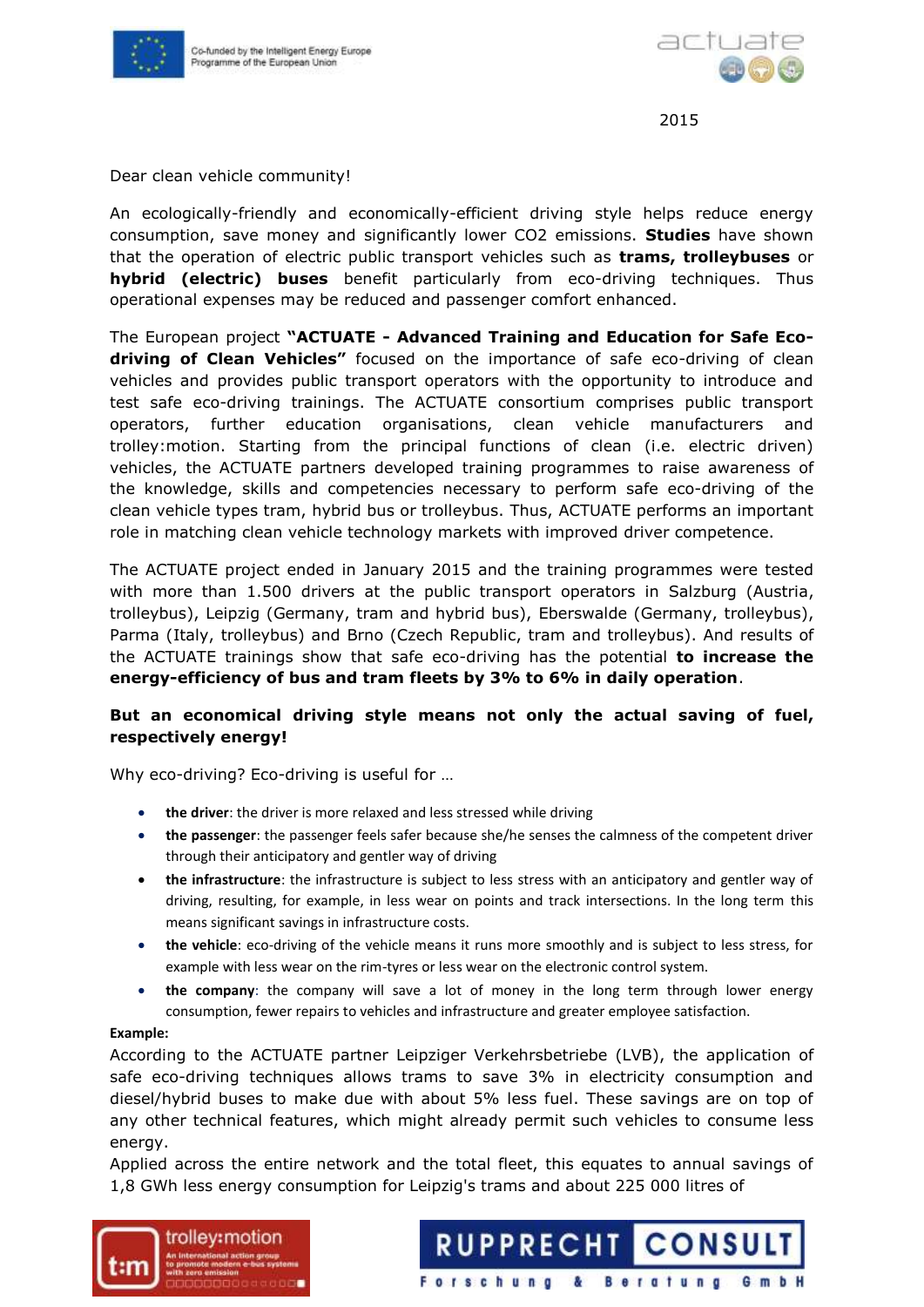



reduced diesel fuel use for the city's buses. **Financially these figures translate into savings of roughly 500 000 Euros per year; 210 000 Euro for the trams and 280 000 Euros for the buses!** Even greater energy savings can be achieved with ecodriving techniques on tramway networks that feature a higher degree of segregated track and less shared traffic lanes than in Leipzig, where trams only have roughly 30% of segregated right of way.

Thanks to the **overwhelmingly positive** feedback on the high quality and practical value of the eco-driving training sessions in the ACTUATE partner companies, a convenient "starter kit" will now be available, in order to allow any other interested trolleybus, tram or hybrid bus operators to successfully introduce eco-driving in their cities! All of the **training materials** (brochures, presentations and introduction concepts) and **image ads** that were produced and developed as part of the project may be obtained by interested public transport operators **free of charge**. The training materials are available in the following languages: **English, German, Italian, French, Spanish, Czech, Polish** (only tram and trolleybus materials) **and Romanian** (only trolleybus materials). For bus operators: the training sessions that have been developed as part of the ACTUATE project are conform to the European directive 2003/59!

In order to ensure long lasting benefits and to secure a successful know-how transfer about safe eco-driving, the ACTUATE project partners have established an e-learning module, which contains general information as well as all of the latest data. The use of this module is free of charge and therefore represents an ideal starting point for any other public transport operator hoping to introduce eco-driving training sessions. Please visit the following link: [http://www.rupprecht](http://www.rupprecht-academy.eu/course/index.php?categoryid=3)[academy.eu/course/index.php?categoryid=3](http://www.rupprecht-academy.eu/course/index.php?categoryid=3)

The module is available in the following languages: English, German, Italian and Czech.

You will find all training materials as file downloads under the following link: [www.actuate-ecodriving.eu.](http://www.actuate-ecodriving.eu/)

Thanks to the **overwhelmingly positive** feedback on the high quality and practical value of the eco-driving training sessions in these four cities, a convenient "starter kit" will now be available, in order to allow any other interested trolleybus, tram or hybrid bus operators to successfully introduce eco-driving in their cities!

If we have made you curious and you would like to request a complimentary starter kit, please contact **Alexandra Scharzenberger** from **trolley:motion** until **March 18 2015** via: [scharzenberger@trolleymotion.com.](mailto:scharzenberger@trolleymotion.com)

The free kit will include a USB-stick with all training materials, advertising posters, a "lessons learned" brochure (only available in English), practical give-aways and a project flyer. Please inform us, which would be your preferred language version.

We would be happy to hear from you and support you in introducing eco-driving in your city! In case of additional interest you may also contact the project coordinator **Wolfgang Backhaus** from **Rupprecht Consult** via [w.backhaus@rupprecht-consult.eu](mailto:w.backhaus@rupprecht-consult.eu) directly.

Kind regards,

Alexandra Scharzenberger **Dr. Wolfgang Backhaus,** trolley: motion, Austria entry and the Project Coordinator

trolley:motion

Rupprecht Consult, Forschung & Beratung GmbH, Köln, Germany